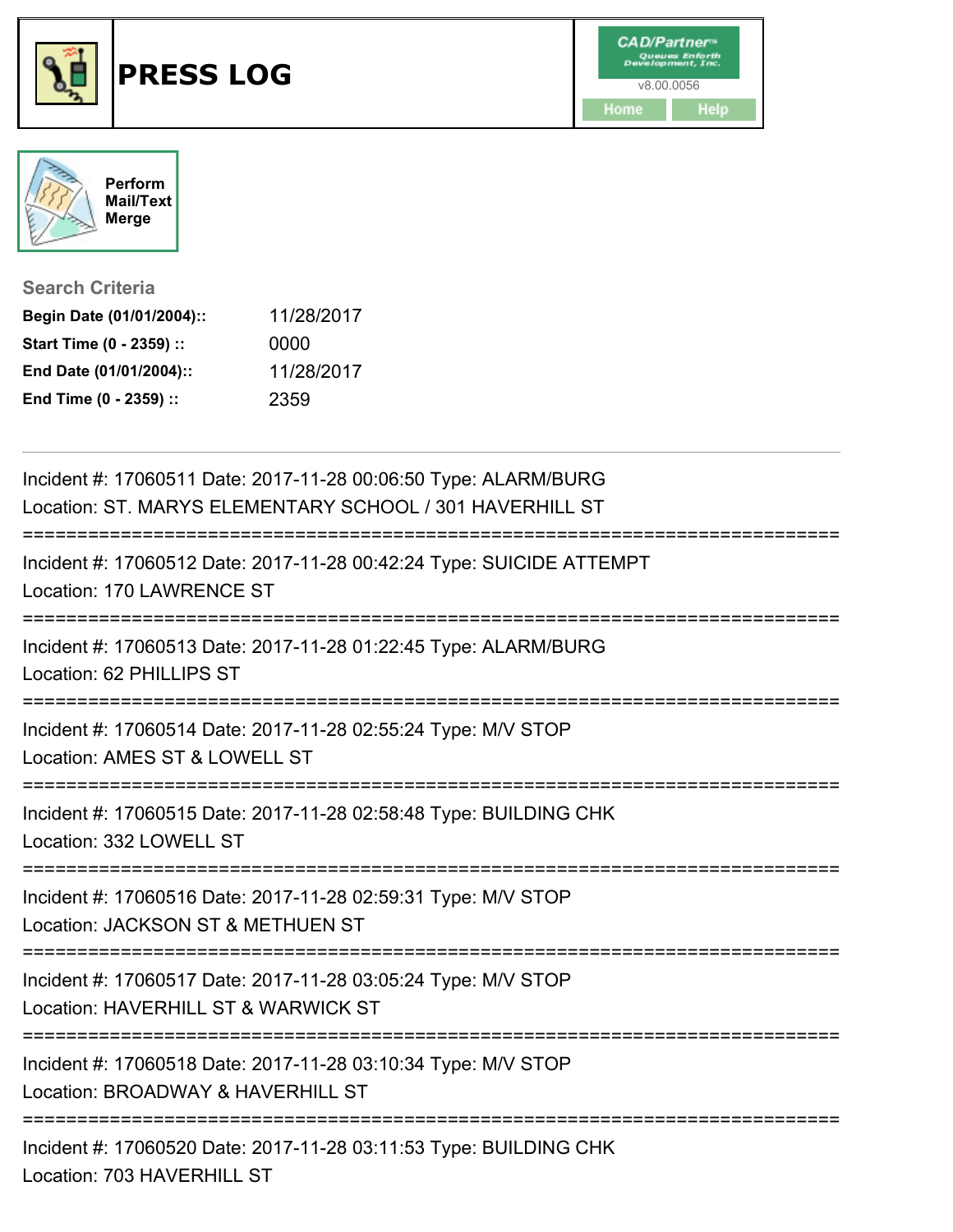| Incident #: 17060519 Date: 2017-11-28 03:11:56 Type: M/V STOP<br>Location: HAWLEY ST & S BROADWAY                      |
|------------------------------------------------------------------------------------------------------------------------|
| Incident #: 17060521 Date: 2017-11-28 03:13:25 Type: M/V STOP<br>Location: CLARKE ST & HIGH ST                         |
| Incident #: 17060522 Date: 2017-11-28 03:30:44 Type: M/V STOP<br>Location: BROADWAY & TREMONT ST                       |
| Incident #: 17060523 Date: 2017-11-28 03:32:13 Type: BUILDING CHK<br>Location: ALTERNATIVES WIRELESS / 163 LAWRENCE ST |
| Incident #: 17060524 Date: 2017-11-28 03:34:55 Type: M/V STOP<br>Location: FARNHAM ST & SHAWSHEEN RD                   |
| Incident #: 17060525 Date: 2017-11-28 03:36:13 Type: M/V STOP<br>Location: ERVING AV & LAWRENCE ST                     |
| Incident #: 17060526 Date: 2017-11-28 03:43:36 Type: M/V STOP<br>Location: MARKET ST & S UNION ST                      |
| Incident #: 17060527 Date: 2017-11-28 03:52:09 Type: CK WELL BEING<br>Location: HAVERHILL ST & RESERVOIR ST            |
| Incident #: 17060528 Date: 2017-11-28 04:10:20 Type: M/V STOP<br>Location: 60 ISLAND ST                                |
| Incident #: 17060529 Date: 2017-11-28 04:12:52 Type: M/V STOP<br>Location: NEWTON ST & SALEM ST                        |
| Incident #: 17060530 Date: 2017-11-28 04:45:31 Type: ALARM/BURG<br>Location: 42 LAKE ST                                |
| Incident #: 17060531 Date: 2017-11-28 04:48:01 Type: HIT & RUN M/V<br>Location: 30 MARLBORO ST                         |
| Incident #: 17060532 Date: 2017-11-28 05:19:51 Type: M/V STOP<br>Location: MAPLE ST & WHITE ST                         |
| Incident #: 17060533 Date: 2017-11-28 06:22:43 Type: MV/BLOCKING<br>Location: 395 HOWARD ST FL 1                       |

===========================================================================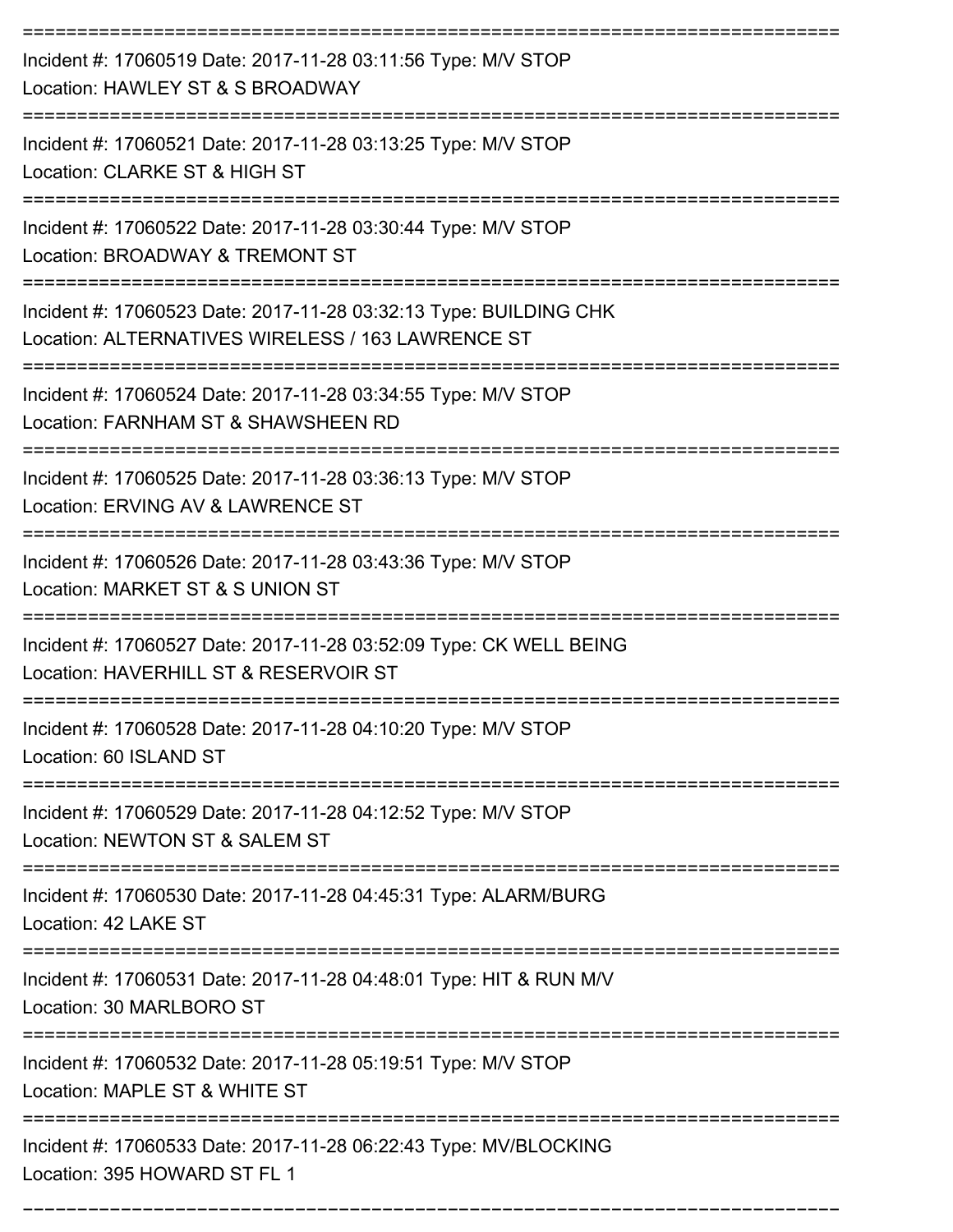| -------------------------------<br>==================== | Incident #: 17060534 Date: 2017-11-28 06:26:03 Type: ALARM/BURG<br>Location: 62 PHILLIPS ST                          |
|---------------------------------------------------------|----------------------------------------------------------------------------------------------------------------------|
|                                                         | Incident #: 17060535 Date: 2017-11-28 06:30:02 Type: GENERAL SERV<br>Location: 176 HOWARD ST FL 1                    |
|                                                         | Incident #: 17060536 Date: 2017-11-28 06:47:47 Type: SUS PERS/MV<br>Location: 191 MAPLE ST                           |
|                                                         | Incident #: 17060537 Date: 2017-11-28 06:56:34 Type: ALARM/BURG<br>Location: 62 PHILLIPS ST                          |
|                                                         | Incident #: 17060538 Date: 2017-11-28 07:02:19 Type: PARK & WALK<br>Location: BROADWAY & CONCORD ST                  |
|                                                         | Incident #: 17060539 Date: 2017-11-28 07:24:28 Type: M/V STOP<br>Location: AUBURN ST & HAMPSHIRE ST                  |
|                                                         | Incident #: 17060540 Date: 2017-11-28 07:55:20 Type: ALARM/BURG<br>Location: 500 MERRIMACK ST FL 3A                  |
|                                                         | Incident #: 17060541 Date: 2017-11-28 08:32:12 Type: B&E/MV/PAST<br>Location: 274 E HAVERHILL ST                     |
|                                                         | Incident #: 17060542 Date: 2017-11-28 08:36:06 Type: EXTRA SURVEIL<br>Location: 62 PHILLIPS ST                       |
|                                                         | Incident #: 17060543 Date: 2017-11-28 08:36:40 Type: ALARM/BURG<br>Location: RESD; ABIGAIL SANTIAGO / 12 TYLER ST #3 |
|                                                         | Incident #: 17060544 Date: 2017-11-28 08:47:50 Type: TEST QED<br>Location: 63 OSGOOD ST                              |
|                                                         | Incident #: 17060545 Date: 2017-11-28 08:50:21 Type: TEST QED<br>Location: 12 BENNINGTON ST                          |
|                                                         | Incident #: 17060546 Date: 2017-11-28 08:53:50 Type: ROBBERY UNARM<br>Location: N PARISH RD & OSGOOD ST              |
|                                                         | Incident #: 17060547 Date: 2017-11-28 08:59:24 Type: ANIMAL COMPL<br>Location: 17 FERRY ST                           |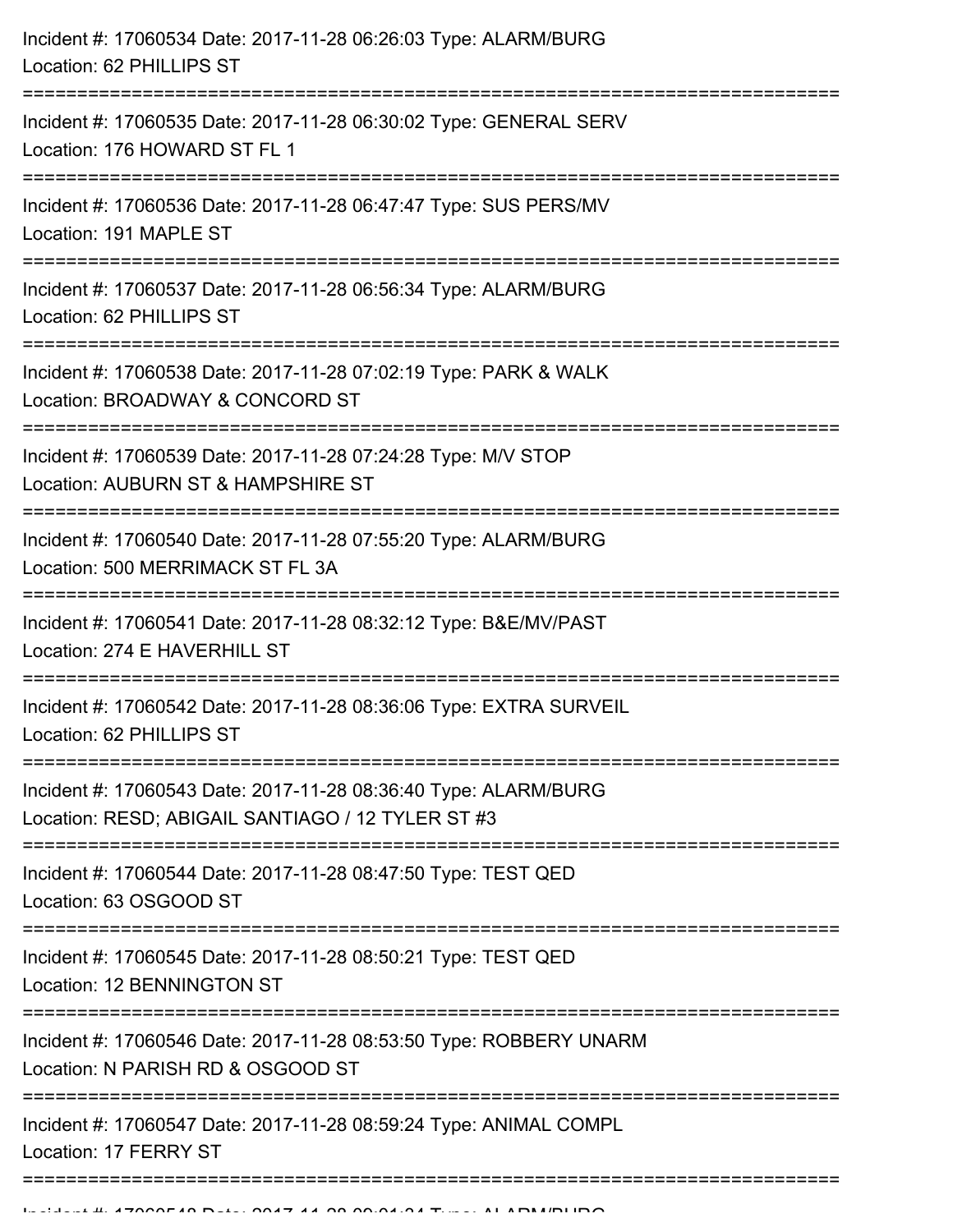| Location: SUNSET SALON / 268 S BROADWAY                                                                                  |
|--------------------------------------------------------------------------------------------------------------------------|
| Incident #: 17060549 Date: 2017-11-28 09:24:46 Type: INVESTIGATION<br>Location: FROST SCHOOL / 33 HAMLET ST              |
| Incident #: 17060550 Date: 2017-11-28 09:26:08 Type: MAL DAMAGE<br>Location: 228 MT VERNON ST                            |
| Incident #: 17060551 Date: 2017-11-28 09:34:01 Type: AUTO ACC/UNK PI<br>Location: ESSEX ST & WINTER ST                   |
| Incident #: 17060552 Date: 2017-11-28 09:45:52 Type: INVESTIGATION<br>Location: 76 MELVIN ST                             |
| Incident #: 17060553 Date: 2017-11-28 09:51:58 Type: FRAUD<br>Location: 32 BROMFIELD ST                                  |
| Incident #: 17060554 Date: 2017-11-28 09:54:55 Type: SUS PERS/MV<br>Location: 12 WILLIAMS ST (METHUEN)                   |
| Incident #: 17060555 Date: 2017-11-28 10:01:29 Type: M/V STOP<br>Location: 14 N PARISH RD                                |
| Incident #: 17060556 Date: 2017-11-28 10:05:11 Type: M/V STOP<br>Location: ESSEX ST & JACKSON ST                         |
| Incident #: 17060557 Date: 2017-11-28 10:12:06 Type: COURT DOC SERVE<br>Location: 59 TENNEY ST                           |
| Incident #: 17060558 Date: 2017-11-28 10:14:28 Type: SEX OFF. PAST<br>Location: LAWRENCE GENERAL HOSPITAL / 1 GENERAL ST |
| Incident #: 17060559 Date: 2017-11-28 10:15:03 Type: M/V STOP<br>Location: 2 APPLETON ST                                 |
| Incident #: 17060560 Date: 2017-11-28 10:17:39 Type: DISABLED MV<br>Location: 610 S UNION ST                             |
| Incident #: 17060561 Date: 2017-11-28 10:38:13 Type: M/V STOP<br>Location: 511 BROADWAY                                  |
| Incident #: 17060562 Date: 2017-11-28 10:45:13 Type: M/V STOP                                                            |

Location: HAWLEY ST & S BROADWAY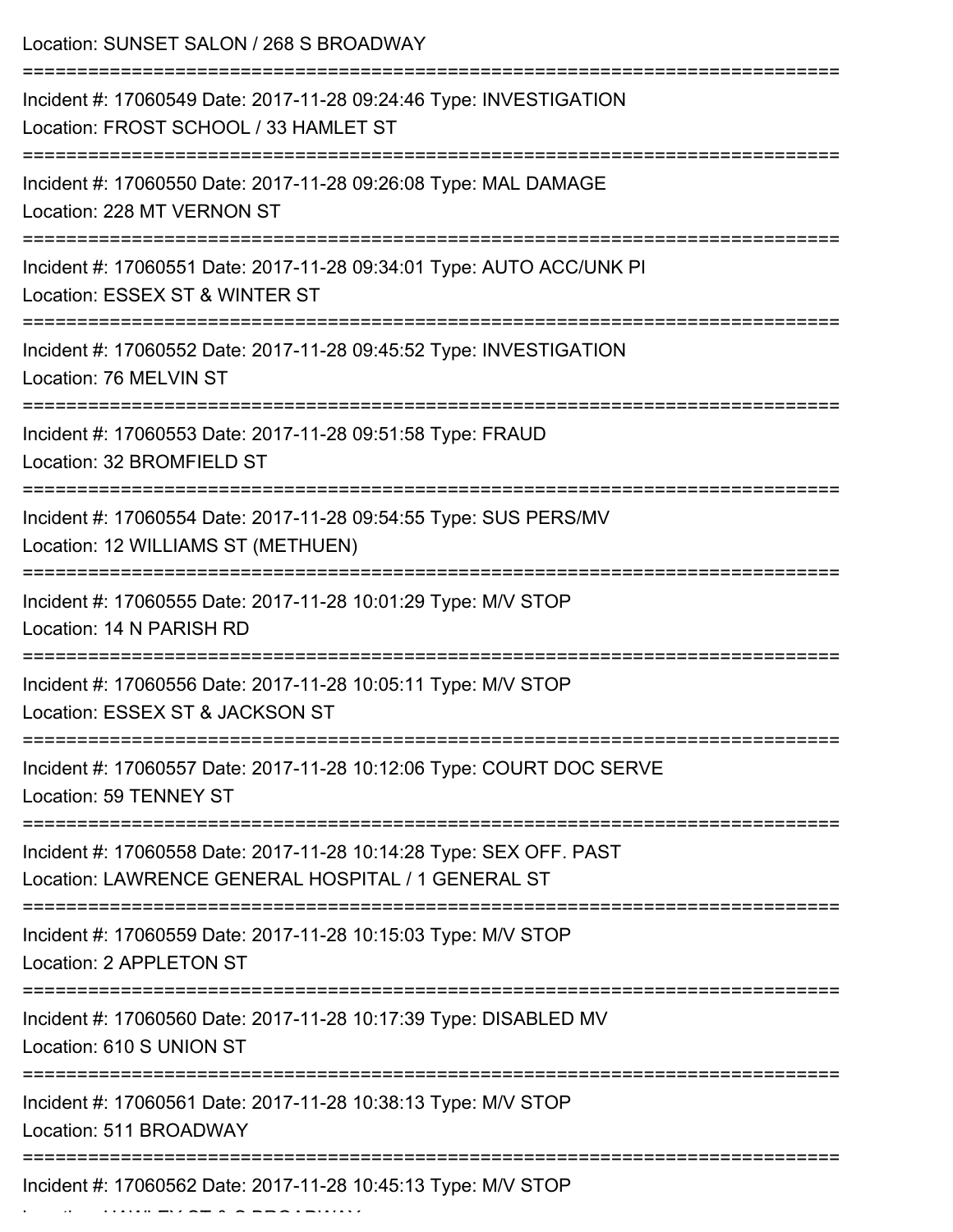| Incident #: 17060563 Date: 2017-11-28 10:48:35 Type: M/V STOP<br>Location: LOWELL ST & MARGIN ST                                     |
|--------------------------------------------------------------------------------------------------------------------------------------|
| Incident #: 17060564 Date: 2017-11-28 10:54:05 Type: INVEST CONT<br>Location: COLBY ST & FERRY ST                                    |
| Incident #: 17060565 Date: 2017-11-28 11:16:39 Type: M/V STOP<br>Location: 2TLX20 / 234 BAILEY ST                                    |
| Incident #: 17060566 Date: 2017-11-28 11:20:28 Type: WOMAN DOWN<br>Location: 10 EMBANKMENT RD                                        |
| Incident #: 17060567 Date: 2017-11-28 11:36:16 Type: ALARM/BURG<br>Location: DAVE GREGORY RESIDENCE / 9 RIDGEWOOD CIR                |
| Incident #: 17060568 Date: 2017-11-28 11:49:31 Type: TOW OF M/V<br>Location: 600 ESSEX ST #REAR                                      |
| Incident #: 17060569 Date: 2017-11-28 11:52:34 Type: 209A/VIOLATION<br>Location: 2 APPLETON ST                                       |
| Incident #: 17060570 Date: 2017-11-28 11:59:30 Type: WARRANT SERVE<br>Location: 50 BROADWAY                                          |
| Incident #: 17060572 Date: 2017-11-28 12:22:32 Type: 209A/SERVE<br>Location: 225 BAILEY ST                                           |
| =============================<br>Incident #: 17060571 Date: 2017-11-28 12:24:35 Type: M/V STOP<br>Location: CANAL ST & MILL ST       |
| Incident #: 17060573 Date: 2017-11-28 12:30:27 Type: B&E/PAST<br>Location: 21 BUNKERHILL ST                                          |
| ===============================<br>Incident #: 17060574 Date: 2017-11-28 12:46:10 Type: GENERAL SERV<br>Location: 260 E HAVERHILL ST |
| Incident #: 17060576 Date: 2017-11-28 12:48:21 Type: AUTO ACC/NO PI<br>Location: BODWELL ST & SCHOOL ST                              |
| Incident #: 17060575 Date: 2017-11-28 12:48:59 Type: INVEST CONT<br>Location: 341 S BROADWAY                                         |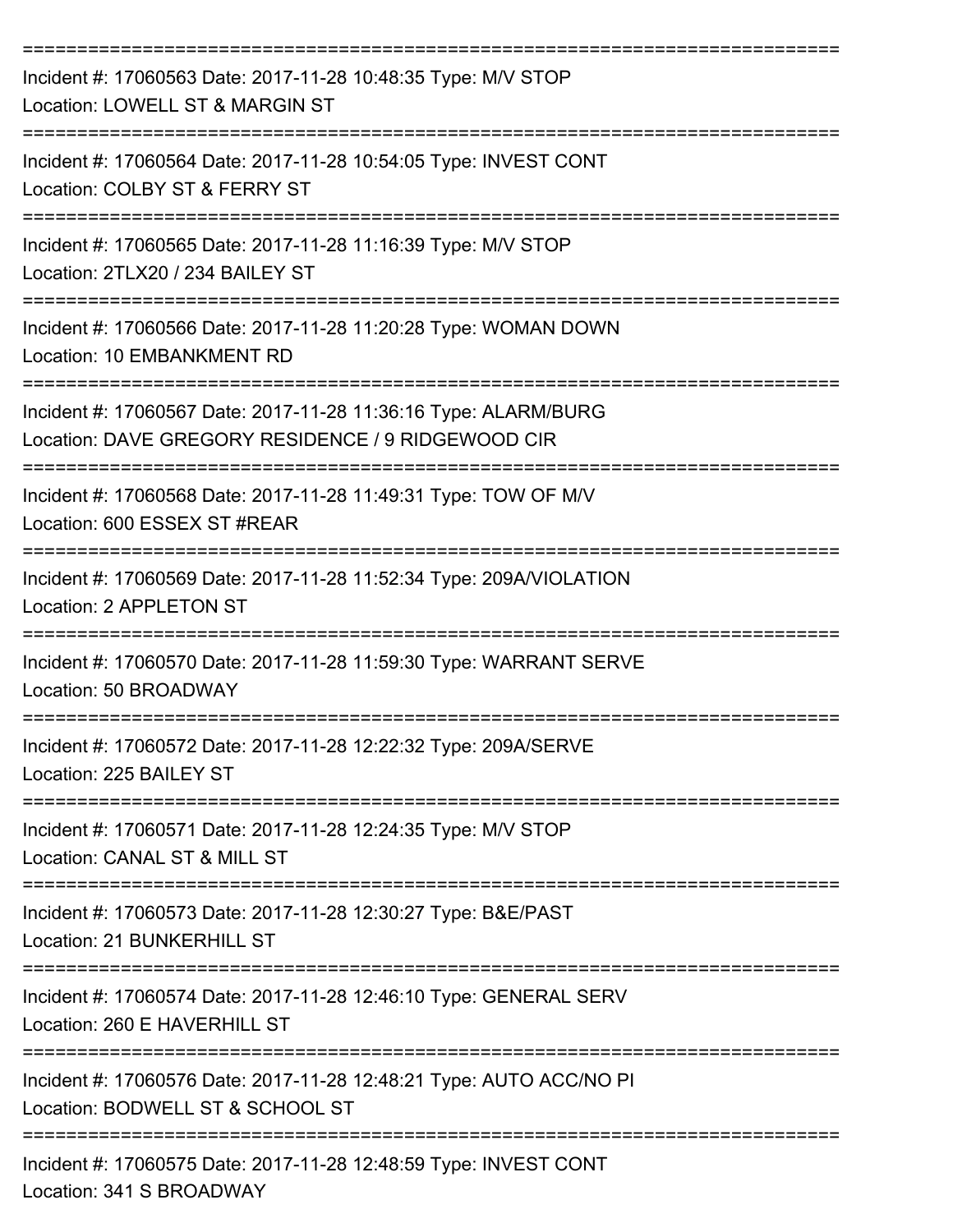| Incident #: 17060577 Date: 2017-11-28 13:14:48 Type: MAL DAMAGE<br>Location: NORTHERN ESSEX BUILDING / 414 COMMON ST                           |
|------------------------------------------------------------------------------------------------------------------------------------------------|
| --------------------<br>Incident #: 17060578 Date: 2017-11-28 13:19:38 Type: M/V STOP<br>Location: ABBOTT ST & PHILLIPS ST                     |
| Incident #: 17060579 Date: 2017-11-28 13:20:43 Type: AUTO ACC/NO PI<br>Location: FAMILY DOLLAR / 322 S BROADWAY<br>;========================== |
| Incident #: 17060580 Date: 2017-11-28 13:32:02 Type: DRUG VIO<br>Location: 34 PARKER ST                                                        |
| Incident #: 17060581 Date: 2017-11-28 13:34:03 Type: TOW OF M/V<br>Location: 148 BEACON AV                                                     |
| Incident #: 17060582 Date: 2017-11-28 13:37:27 Type: UNWANTEDGUEST<br>Location: 226 WATER ST FL 3                                              |
| Incident #: 17060583 Date: 2017-11-28 13:45:49 Type: AUTO ACC/NO PI<br>Location: KENT ST & S UNION ST<br>--------------------------------      |
| Incident #: 17060584 Date: 2017-11-28 13:57:04 Type: M/V STOP<br>Location: 815 ESSEX ST                                                        |
| Incident #: 17060585 Date: 2017-11-28 13:59:39 Type: INVESTIGATION<br>Location: 48 BOXFORD ST                                                  |
| Incident #: 17060586 Date: 2017-11-28 14:27:48 Type: ALARM/BURG<br>Location: GEM CORP. / 468 CANAL ST                                          |
| Incident #: 17060587 Date: 2017-11-28 14:38:45 Type: MV/BLOCKING<br>Location: 417 HAMPSHIRE ST                                                 |
| Incident #: 17060588 Date: 2017-11-28 14:45:04 Type: ALARM/BURG<br>Location: MASONIC LODGE / 43 JACKSON ST                                     |
| Incident #: 17060589 Date: 2017-11-28 14:47:16 Type: TOW/REPOSSED<br>Location: 68 ISLAND ST                                                    |
| Incident #: 17060591 Date: 2017-11-28 14:59:12 Type: SHOPLIFTING<br>Location: MART CITY / 576 HAVERHILL ST                                     |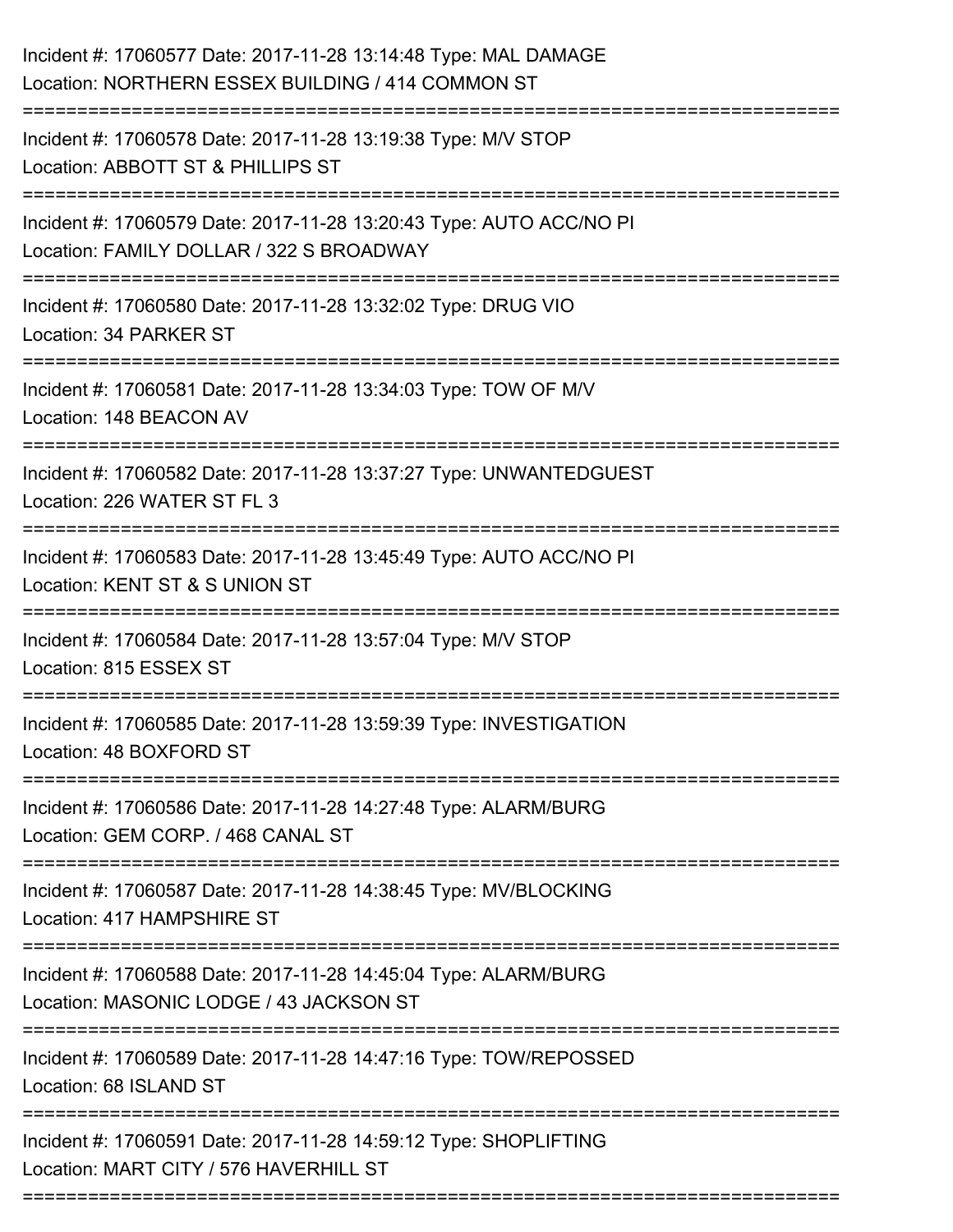| Incident #: 17060590 Date: 2017-11-28 14:59:20 Type: TOW/REPOSSED<br>Location: 7 MAURICE AV                         |
|---------------------------------------------------------------------------------------------------------------------|
| Incident #: 17060592 Date: 2017-11-28 15:05:59 Type: FRAUD<br>Location: 17 CHICKERING ST                            |
| Incident #: 17060593 Date: 2017-11-28 15:10:29 Type: CK WELL BEING<br>Location: BROADWAY & HAVERHILL ST             |
| Incident #: 17060594 Date: 2017-11-28 15:12:29 Type: SUS PERS/MV<br>Location: EVERETT ST & PACKARD ST               |
| Incident #: 17060595 Date: 2017-11-28 15:43:26 Type: A&B PAST<br>Location: 183 HAVERHILL ST                         |
| Incident #: 17060596 Date: 2017-11-28 15:46:11 Type: DISTURBANCE<br>Location: 117 UNION ST FL 1                     |
| Incident #: 17060597 Date: 2017-11-28 15:47:31 Type: ALARM/HOLD<br>Location: HERNANDEZ RESD / 18 PLEASANT ST #APT 1 |
| Incident #: 17060598 Date: 2017-11-28 15:49:08 Type: DISTURBANCE<br>Location: 170 AMESBURY ST FL 1                  |
| Incident #: 17060599 Date: 2017-11-28 15:50:43 Type: B&E/MV/PAST<br>Location: 28 E PLATT ST                         |
| Incident #: 17060600 Date: 2017-11-28 15:54:35 Type: 209A/SERVE<br>Location: 118 MARSTON ST                         |
| Incident #: 17060601 Date: 2017-11-28 16:00:36 Type: 209A/SERVE<br>Location: 353 JACKSON ST                         |
| Incident #: 17060602 Date: 2017-11-28 16:03:07 Type: M/V STOP<br><b>Location: FRANKLIN ST</b>                       |
| Incident #: 17060603 Date: 2017-11-28 16:10:29 Type: M/V STOP<br>Location: 575 COMMON ST                            |
| Incident #: 17060604 Date: 2017-11-28 16:26:26 Type: M/V STOP<br>Location: BROADWAY & HAVERHILL ST                  |
|                                                                                                                     |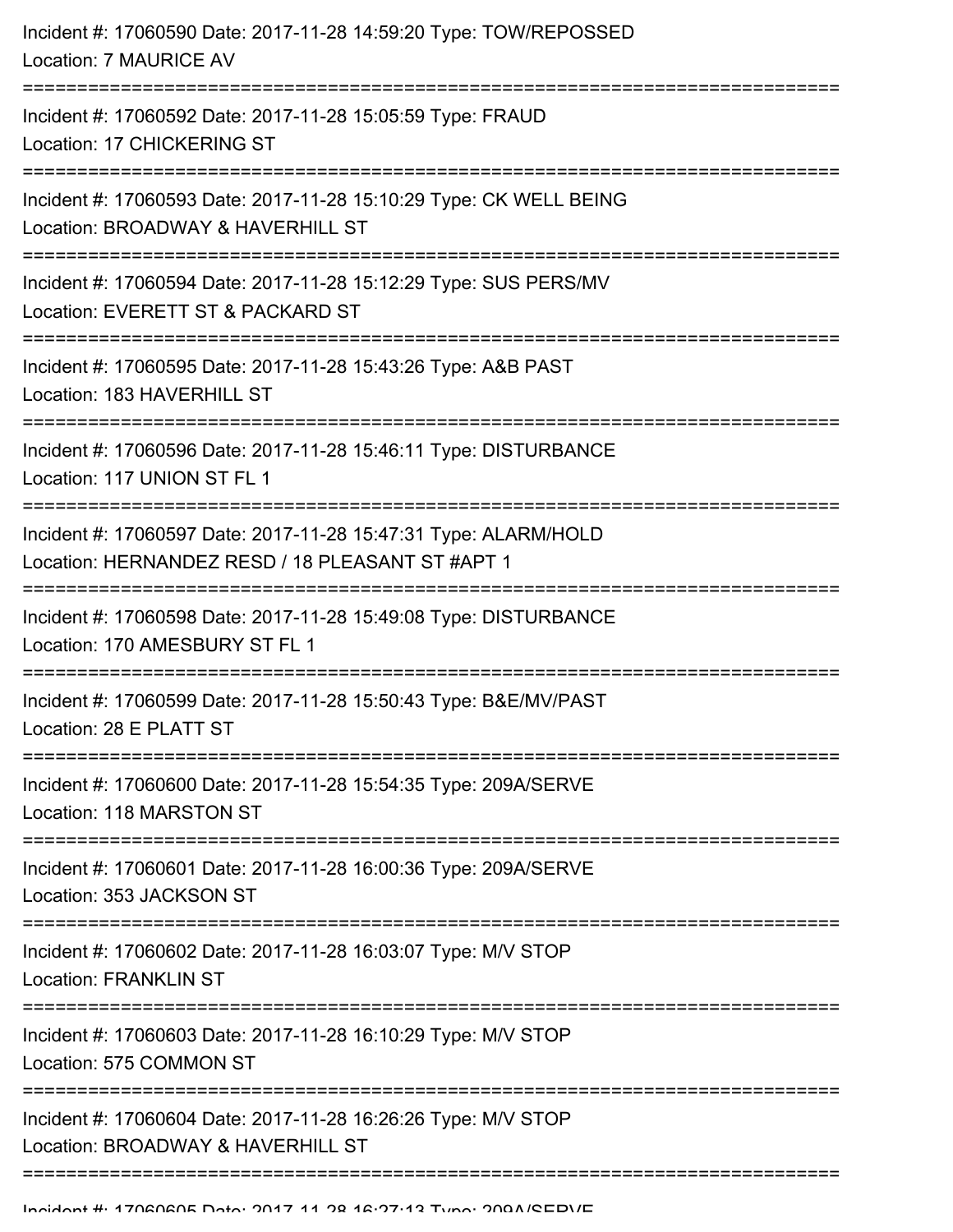| Location: 25 WARREN ST                                                                                              |
|---------------------------------------------------------------------------------------------------------------------|
| Incident #: 17060606 Date: 2017-11-28 16:30:34 Type: 209A/SERVE<br>Location: 19 WINTER ST                           |
| ===================<br>Incident #: 17060607 Date: 2017-11-28 16:30:37 Type: KEEP PEACE<br>Location: 177 EXCHANGE ST |
| Incident #: 17060608 Date: 2017-11-28 16:39:43 Type: M/V STOP<br>Location: HAMPSHIRE ST                             |
| Incident #: 17060609 Date: 2017-11-28 16:45:59 Type: M/V STOP<br>Location: 479DG4 / 45 FRANKLIN ST                  |
| ----------------<br>Incident #: 17060610 Date: 2017-11-28 16:49:36 Type: 209A/SERVE<br>Location: 6 OAKLAND RD       |
| Incident #: 17060611 Date: 2017-11-28 16:52:52 Type: M/V STOP<br>Location: AMESBURY ST & COMMON ST                  |
| Incident #: 17060612 Date: 2017-11-28 17:06:37 Type: M/V STOP<br>Location: 35 COMMON ST                             |
| Incident #: 17060613 Date: 2017-11-28 17:21:50 Type: HIT & RUN M/V<br>Location: 140 WEST ST                         |
| Incident #: 17060614 Date: 2017-11-28 17:33:56 Type: 209A/SERVE<br>Location: 123 OSGOOD ST                          |
| Incident #: 17060615 Date: 2017-11-28 17:34:15 Type: LOST PROPERTY<br>Location: ANDOVER ST & S UNION ST             |
| Incident #: 17060619 Date: 2017-11-28 17:47:23 Type: 209A/VIOLATION<br>Location: S UNION ST                         |
| Incident #: 17060616 Date: 2017-11-28 17:48:12 Type: M/V STOP<br>Location: 196 BROADWAY                             |
| Incident #: 17060617 Date: 2017-11-28 17:48:35 Type: 209A/SERVE<br><b>Location: 7 MCFARLIN CT</b>                   |
| Incident #: 17060618 Date: 2017-11-28 17:49:09 Type: M/V STOP                                                       |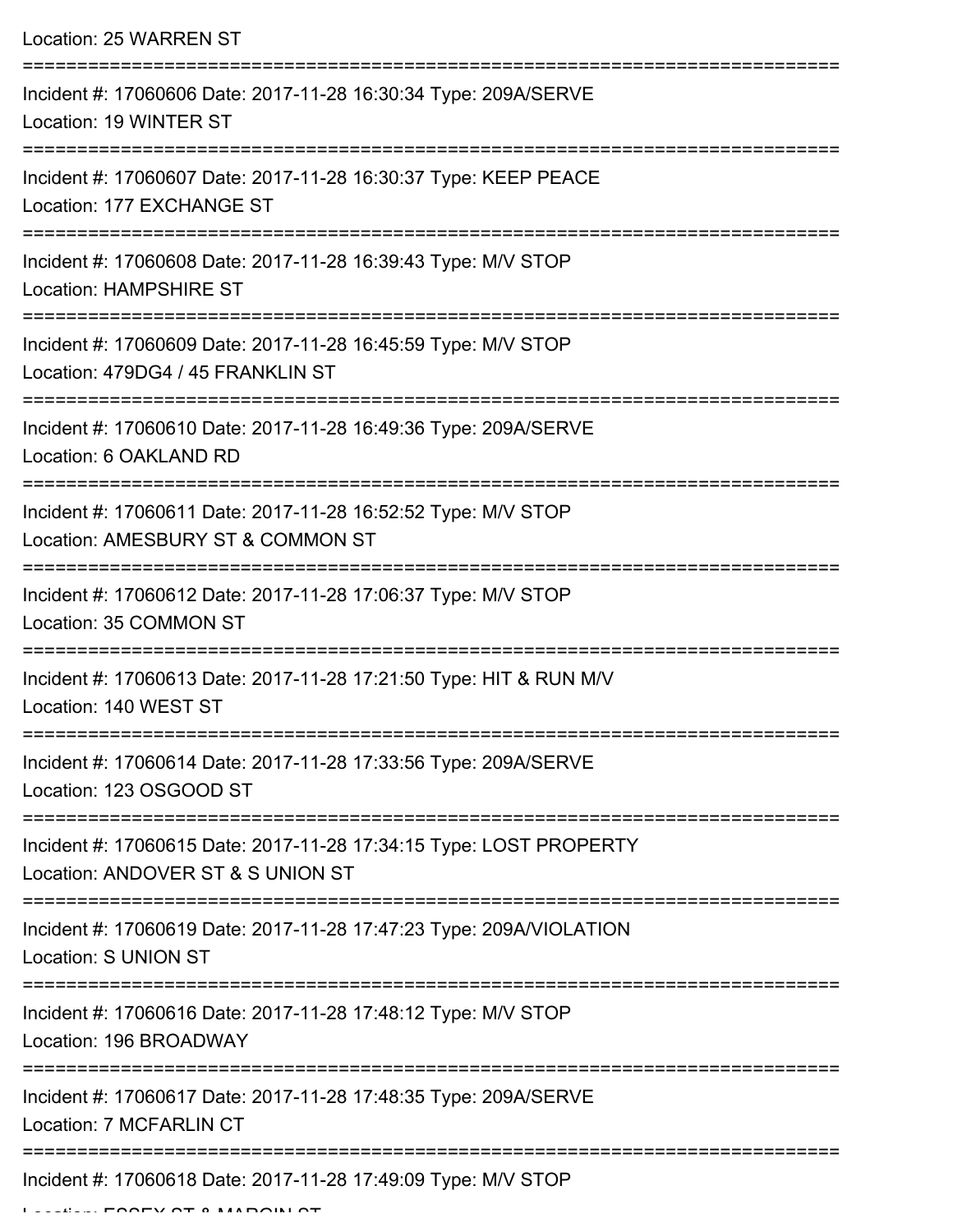| Incident #: 17060620 Date: 2017-11-28 17:51:38 Type: HIT & RUN M/V<br>Location: WALK IN WALK IN / 61 N PARISH RD                                                     |
|----------------------------------------------------------------------------------------------------------------------------------------------------------------------|
| Incident #: 17060621 Date: 2017-11-28 17:55:31 Type: M/V STOP<br>Location: MELROSE ST & WATER ST                                                                     |
| Incident #: 17060622 Date: 2017-11-28 17:56:41 Type: INVEST CONT<br>Location: 332 BROADWAY                                                                           |
| Incident #: 17060623 Date: 2017-11-28 17:59:48 Type: 209A/SERVE<br>Location: 264 E HAVERHILL ST #3                                                                   |
| Incident #: 17060624 Date: 2017-11-28 18:01:00 Type: M/V STOP<br>Location: ANDOVER ST & S BROADWAY                                                                   |
| Incident #: 17060625 Date: 2017-11-28 18:03:07 Type: INVEST CONT<br>Location: 107 UNION ST                                                                           |
| Incident #: 17060628 Date: 2017-11-28 18:03:46 Type: DISTURBANCE<br>Location: 16 STEINER ST                                                                          |
| Incident #: 17060626 Date: 2017-11-28 18:04:02 Type: M/V STOP<br>Location: AVON ST & E HAVERHILL ST                                                                  |
| Incident #: 17060627 Date: 2017-11-28 18:04:02 Type: MEDIC SUPPORT<br>Location: 362 ESSEX ST #205                                                                    |
| --------------------------------------<br>===============================<br>Incident #: 17060629 Date: 2017-11-28 18:07:57 Type: FRAUD<br>Location: 296 SALEM ST #1 |
| Incident #: 17060630 Date: 2017-11-28 18:18:10 Type: M/V STOP<br>Location: CRESCENT ST & MAY ST                                                                      |
| :===================================<br>Incident #: 17060631 Date: 2017-11-28 18:21:49 Type: M/V STOP<br>Location: ALLSTON ST & WOODLAND ST                          |
| Incident #: 17060632 Date: 2017-11-28 18:27:26 Type: UNWANTEDGUEST<br>Location: 28 FOREST ST FL 1                                                                    |
| Incident #: 17060633 Date: 2017-11-28 18:41:13 Type: M/V STOP<br>Location: 190 BROADWAY                                                                              |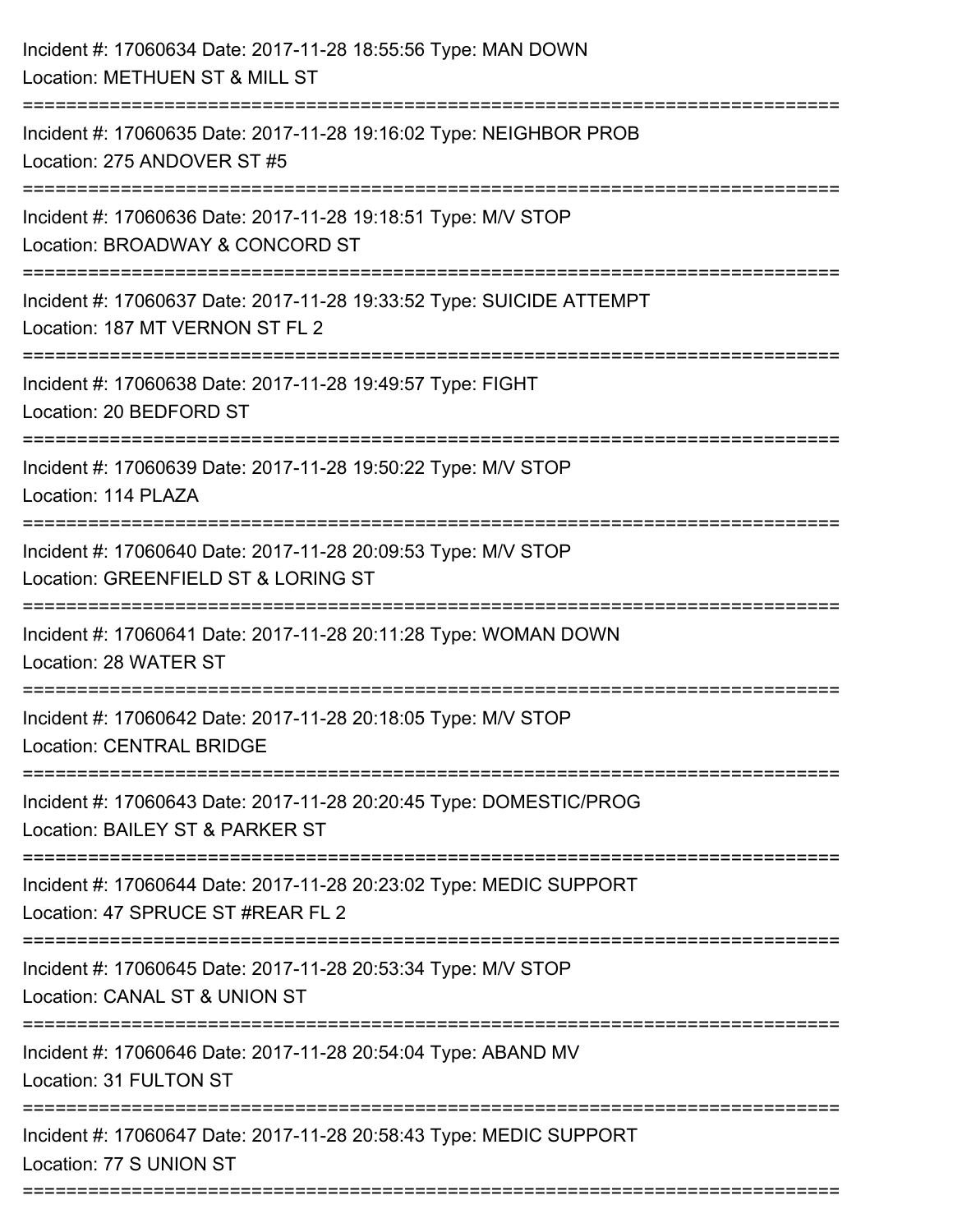| Location: WALGREENS / 220 S BROADWAY                                                                                         |
|------------------------------------------------------------------------------------------------------------------------------|
| Incident #: 17060649 Date: 2017-11-28 21:38:50 Type: MV/BLOCKING<br>Location: 7 WENDELL ST                                   |
| Incident #: 17060650 Date: 2017-11-28 21:42:36 Type: EXTRA SURVEIL<br>Location: ALLEN ST & SUMMER ST                         |
| Incident #: 17060651 Date: 2017-11-28 21:51:37 Type: M/V STOP<br>Location: METHUEN ST & NEWBURY ST<br>---------------------- |
| Incident #: 17060652 Date: 2017-11-28 21:55:05 Type: MV/BLOCKING<br>Location: 41 SHAW ST                                     |
| Incident #: 17060653 Date: 2017-11-28 21:56:55 Type: ALARM/BURG<br>Location: MARKET BASKET / 700 ESSEX ST                    |
| Incident #: 17060654 Date: 2017-11-28 22:16:08 Type: MISSING PERS<br>Location: WALK IN WALK IN / 6 BASSWOOD ST               |
| Incident #: 17060655 Date: 2017-11-28 22:35:00 Type: SUS PERS/MV<br>Location: 40 CROSBY ST                                   |
| Incident #: 17060656 Date: 2017-11-28 22:55:57 Type: FIRE<br>Location: 75 MANCHESTER ST                                      |
| Incident #: 17060657 Date: 2017-11-28 23:07:45 Type: M/V STOP<br>Location: 19 SPRINGFIELD ST                                 |
| Incident #: 17060658 Date: 2017-11-28 23:17:48 Type: M/V STOP<br>Location: 198 S UNION ST                                    |
| Incident #: 17060659 Date: 2017-11-28 23:21:46 Type: A&B D/W/ PROG<br>Location: 32 LAWRENCE ST #48                           |
| Incident #: 17060660 Date: 2017-11-28 23:26:30 Type: A&B PAST<br>Location: 211 FARNHAM ST FL 1                               |
| Incident #: 17060661 Date: 2017-11-28 23:41:53 Type: GENERAL SERV<br>Location: 48 KINGSTON ST                                |
| Incident #: 17060662 Date: 2017-11-28 23:47:54 Type: LOUD NOISE                                                              |